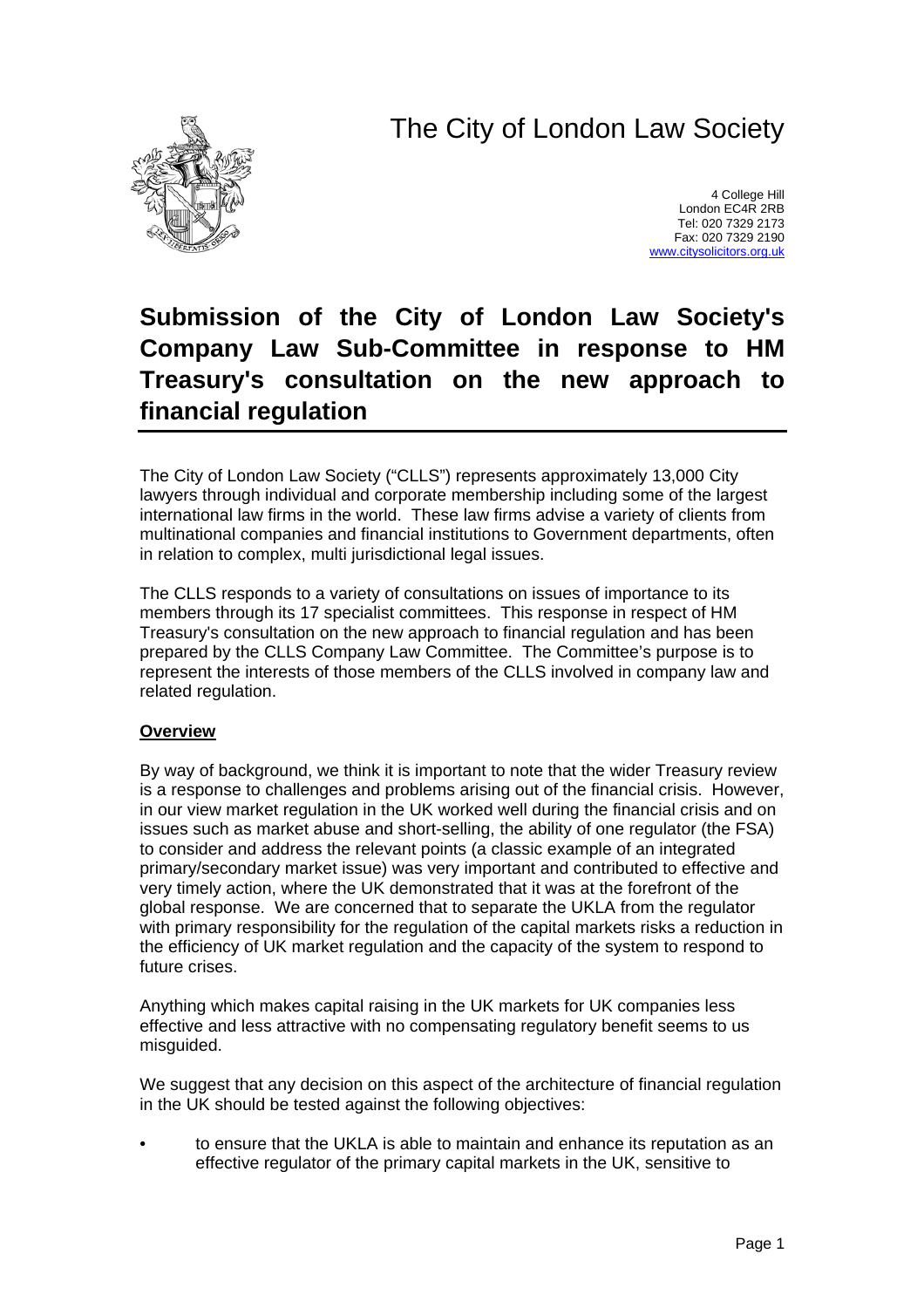commercial and market realities, while at the same time ensuring that high standards of behaviour are achieved.

• to ensure that the UK has a strong voice in ESMA on matters of primary market regulation, able to influence future policy and rule making in a way that will allow the capital markets in the UK to retain their leading position.

## **Combining the UKLA and the FRC**

#### **A threat to regulatory effectiveness**

We understand that this proposal is motivated by a desire to join more closely the governance and financial reporting and disclosure role of the FRC with the governance and wider disclosure role for listed companies of the UKLA. We acknowledge that there is some area of overlap but in our view that area of overlap is relatively small.

On the other hand we see major risks if the UKLA, as regulator of primary market activity, is separated from the regulator of secondary market activities (the CPMA).

In essence our concerns stem from the significant loss of synergy and effectiveness that we foresee from this separation. The inefficiencies we see will be exacerbated because there will be three market regulators, since the PRA will have responsibility for certain market regulation deemed to cover prudential/systemic risk issues. It is inevitable that moving primary market regulation away from the market expertise and real time information flow that will remain with the CPMA will lead to a serious risk of gaps falling between regulators and accordingly less effective regulation, potential areas of duplication and potential areas of inconsistency of approach. In stark contrast, it is clear that placing the UKLA with the secondary market regulator within the CPMA would facilitate cross-team communication and interaction, which would be likely to lead to better regulation which would be of benefit to both market users and companies. Overlaps between primary and secondary market regulation permeate almost all transactions and market activity. For example the application and enforcement of the market abuse regime in relation to secondary market activity interrelates integrally with the adequacy and timeliness of primary market/DTR/UKLA disclosure regimes.

In addition we do not see any fit between the FRC with the substantial bulk of work of the UKLA. The FRC's responsibility extends only to UK companies while the bulk of the UKLA's activities relate to securities issued by non-UK companies (currently only about 6 per cent of the securities admitted to listing by the UKLA are shares of UK companies). The UK's principal work involves:

- reviewing and approving documentation for capital markets issuances, frequently on an urgent basis, predominantly for debt and securitised derivative offerings, in numerous cases for non-UK issuers; and
- enforcement based on extensive market monitoring structures and market sophistication.

We see no synergy in this area with the work of the FRC. On the contrary, we see potential inefficiencies by combining organisations with such different roles.